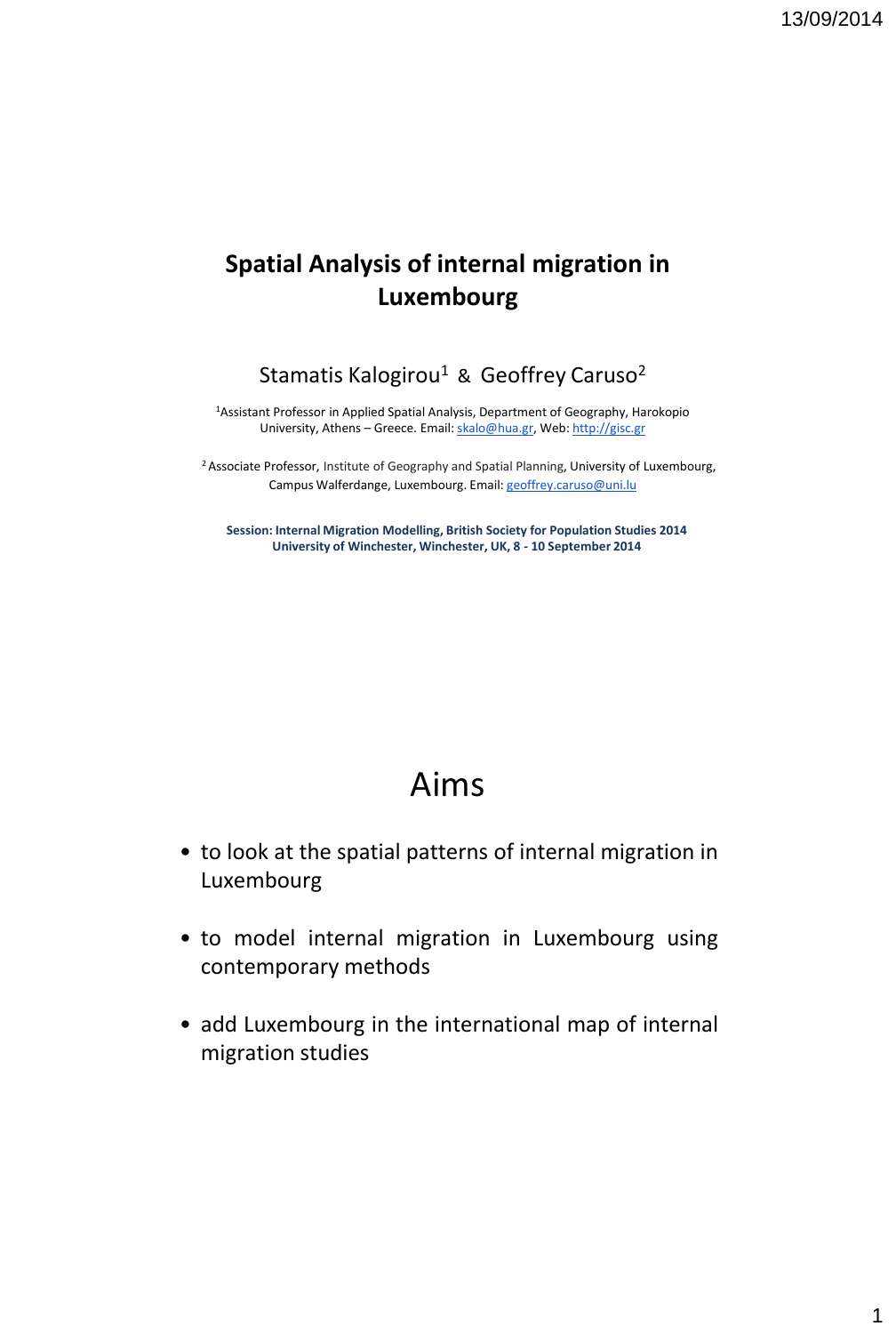## Internal migration @ Luxembourg

- Most research on migration in Luxembourg refers to cross border studies, inter-regional moves (the Greater Region of Luxembourg) and international migration (Portuguese being the largest group)
- Internal migration has not been looked at before
- New 5-year and 12-months migration questions were asked at the 2011 Census of Population in Luxembourg
- Data are now available at local authority (commune) level of geography (116 Communes in 2011)

#### What do we expect?

- •Housing conditions and housing costs to play a key role in internal migration decisions
- •Labour market factors not to play an important role in internal migration decisions because of monocentric structure (most economic activity takes place in Lux. Ville)
- •Cultural characteristics to result in variable migration behaviour among nationalities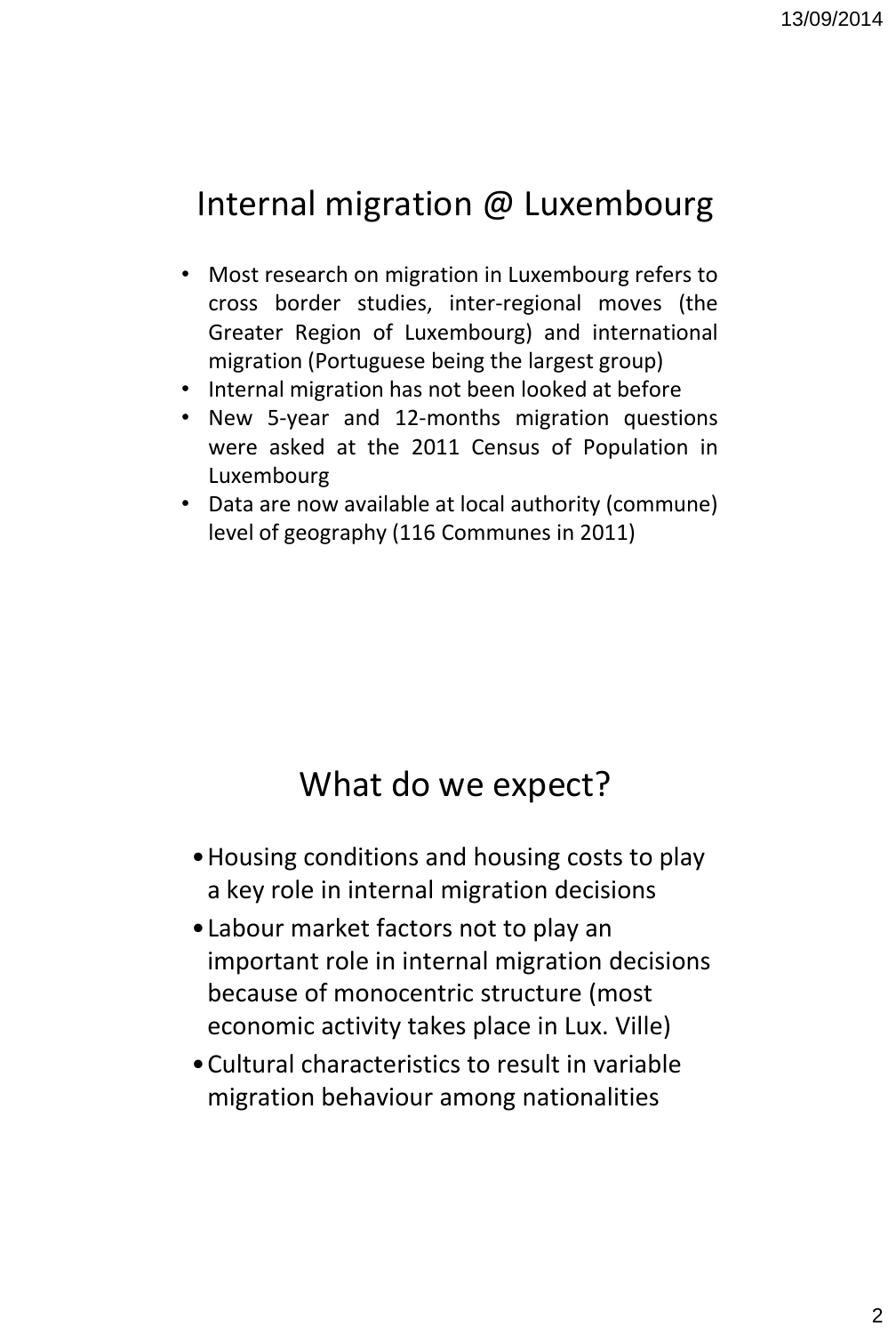### Data and their sources

- Migration flows by commune (STATEC , 2011 Census)
	- Limitations: aggregated, no sex/age/nationality disaggregation
	- 12-months and 5-year migration questions
- Explanatory Variables (STATEC, 2011 Census)
	- Population, Citizenship, Tenure, Economic Activity, Rental cost, Languages
- Real Estate data (CEPS website, Observatory)
	- Housing cost, estimates for missing communes
- Labour market data (available at the Institute GSP, Uni.Lu) – Unemployment in 2008, Industry (Lab, Fonc. & Independent workers)
- Own calculations (in R):
	- Distance (Euclidean based on LA centroid)
	- Destination Accessibility (Based on 2010 total population)
	- Regional (Geographical) Variables

## Migration Trends

- 17,344 people or 3.7% of the total population moved from one commune to another within Luxembourg in just one year (between 2010 and 2011).
- Most of the moves are between Luxembourg Ville and other communes as well as among communes in the south (Esch-sur-Alzette; Differdange).
- Most of the 3,128 people leaving Luxembourg Ville in 2010/11 selected a neighbour municipality or a large town (Hesperange; Esch-sur-Alzette; and Strassen are the top 3 destinations)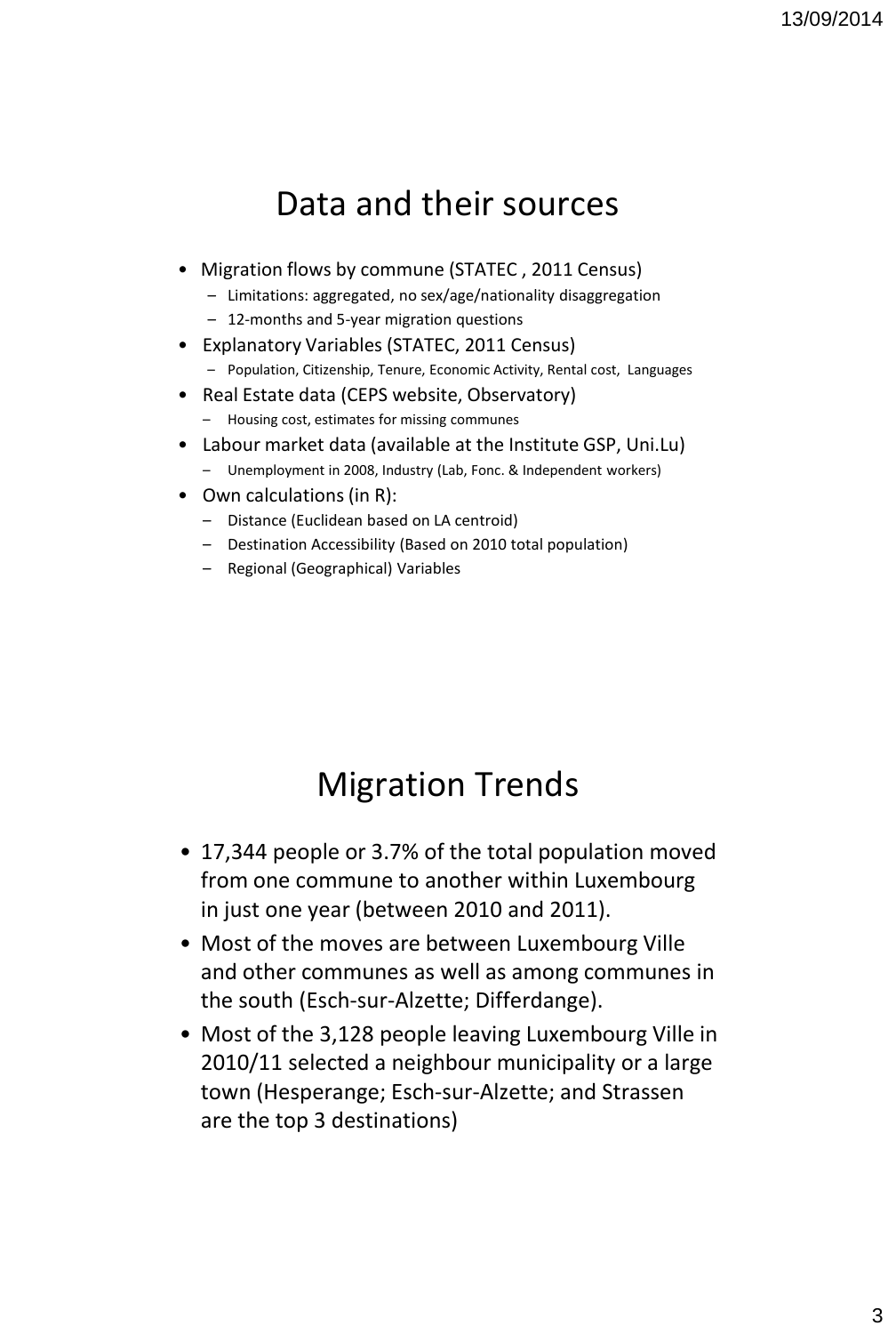

Internal Migration flows in Luxembourg



Map created using R code developed by Geoffrey Caruso Reference Map of the current communes

| Top 10 out-migration communes |                   |                         | Top 10 out-migration rate communes |               |                   |                  |             |
|-------------------------------|-------------------|-------------------------|------------------------------------|---------------|-------------------|------------------|-------------|
| Commune                       | Pop.<br>31/1/2010 | Out-<br><b>Migrants</b> | Rate<br>$(\%circ)$                 | Commune       | Pop.<br>31/1/2010 | Out-<br>Migrants | Rate<br>(‰) |
| Luxembourg                    | 82 914            | 3 1 2 8                 | 37.73                              | Neunhausen    | 300               | 24               | 80.00       |
| Esch-Alzette                  | 27 5 28           | 1013                    | 36.80                              | Colmar-Berg   | 1873              | 131              | 69.94       |
| Differdange                   | 20 802            | 709                     | 34.08                              | Schieren      | 1480              | 96               | 64.86       |
| Hesperange                    | 11978             | 559                     | 46.67                              | Waldbillig    | 1337              | 86               | 64.32       |
| Dudelange                     | 17351             | 553                     | 31.87                              | Vichten       | 929               | 57               | 61.36       |
| Sanem                         | 13 9 12           | 464                     | 33.35                              | Septfontaines | 698               | 41               | 58.74       |
| Pétange                       | 14 928            | 442                     | 29.61                              | Wahl          | 819               | 48               | 58.61       |
| Bettembourg                   | 9518              | 398                     | 41.82                              | Clervaux      | 1910              | 108              | 56.54       |
| Ettelbruck                    | 7336              | 353                     | 48.12                              | Grosbous      | 863               | 47               | 54.46       |
| Mersch                        | 7 3 9 2           | 349                     | 47.21                              | Biwer         | 1614              | 81               | 50.19       |

## Out-migration trends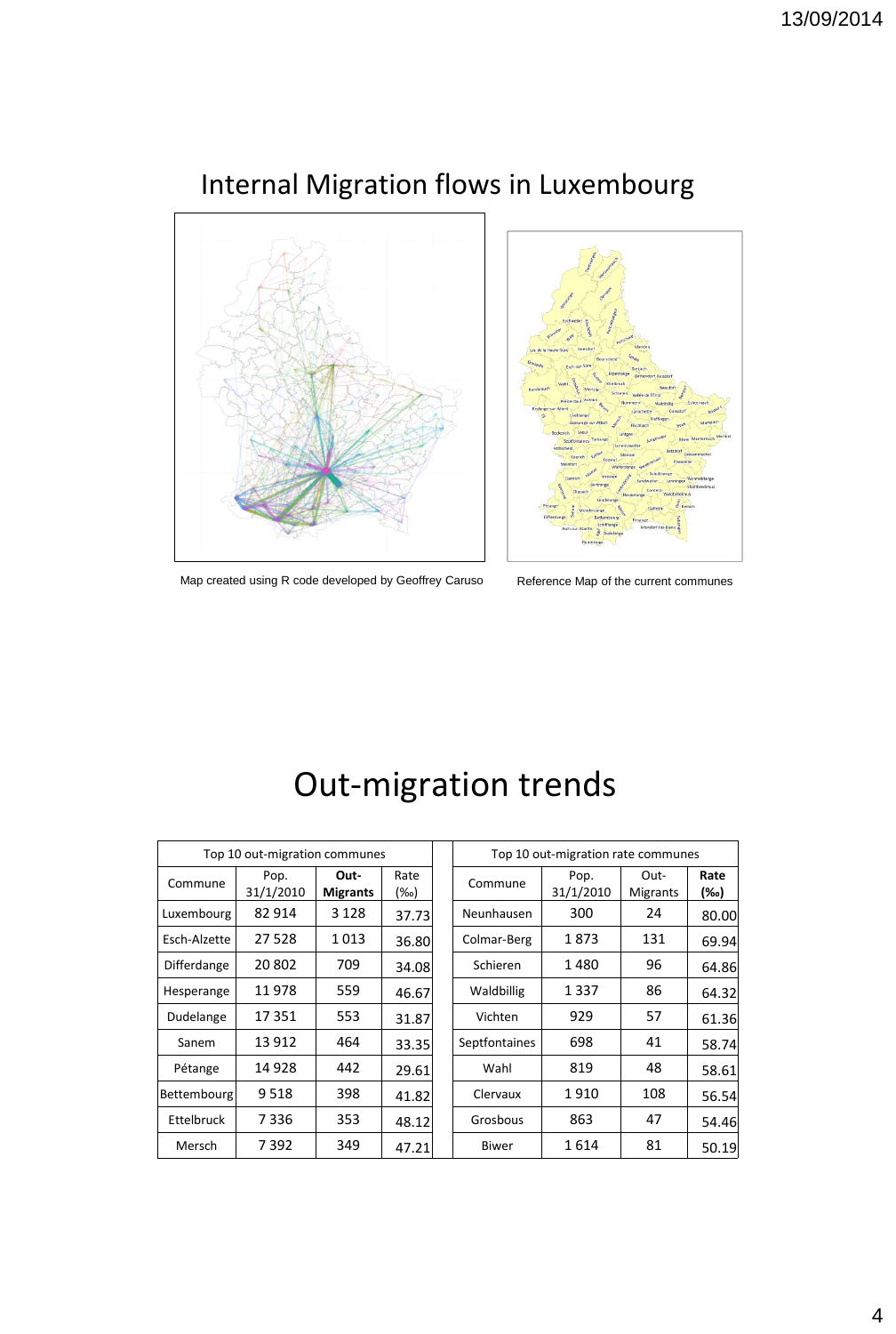|                  | Top 10 in-migration communes |                        |                    | Top 10 in-migration rate communes |                         |                        |             |
|------------------|------------------------------|------------------------|--------------------|-----------------------------------|-------------------------|------------------------|-------------|
| Commune          | Population<br>31/1/2010      | In-<br><b>Migrants</b> | Rate<br>$(\%circ)$ | Commune                           | Population<br>31/1/2010 | In-<br><b>Migrants</b> | Rate<br>(‰) |
| Luxembourg       | 82 914                       | 1468                   | 17.71              | <b>Diekirch</b>                   | 5621                    | 668                    | 118.84      |
| Esch-sur-Alzette | 27 5 28                      | 882                    | 32.04              | Hoscheid                          | 566                     | 56                     | 98.94       |
| Differdange      | 20 802                       | 730                    | 35.09              | Esch-sur-Sûre                     | 270                     | 26                     | 96.30       |
| <b>Diekirch</b>  | 5 621                        | 668                    | 118.84             | Lorentzweiler                     | 3 2 8 1                 | 235                    | 71.62       |
| Pétange          | 14 928                       | 584                    | 39.12              | EII                               | 1004                    | 68                     | 67.73       |
| Hesperange       | 11 978                       | 581                    | 48.51              | Neunhausen                        | 300                     | 19                     | 63.33       |
| Sanem            | 13 912                       | 568                    | 40.83              | Remich                            | 3084                    | 193                    | 62.58       |
| Dudelange        | 17351                        | 537                    | 30.95              | Vichten                           | 929                     | 58                     | 62.43       |
| Mersch           | 7392                         | 396                    | 53.57              | Mompach                           | 989                     | 61                     | 61.68       |
| Schifflange      | 8618                         | 323                    | 37.48              | Heinerscheid                      | 1 1 3 5                 | 69                     | 60.79       |

# In-migration trends

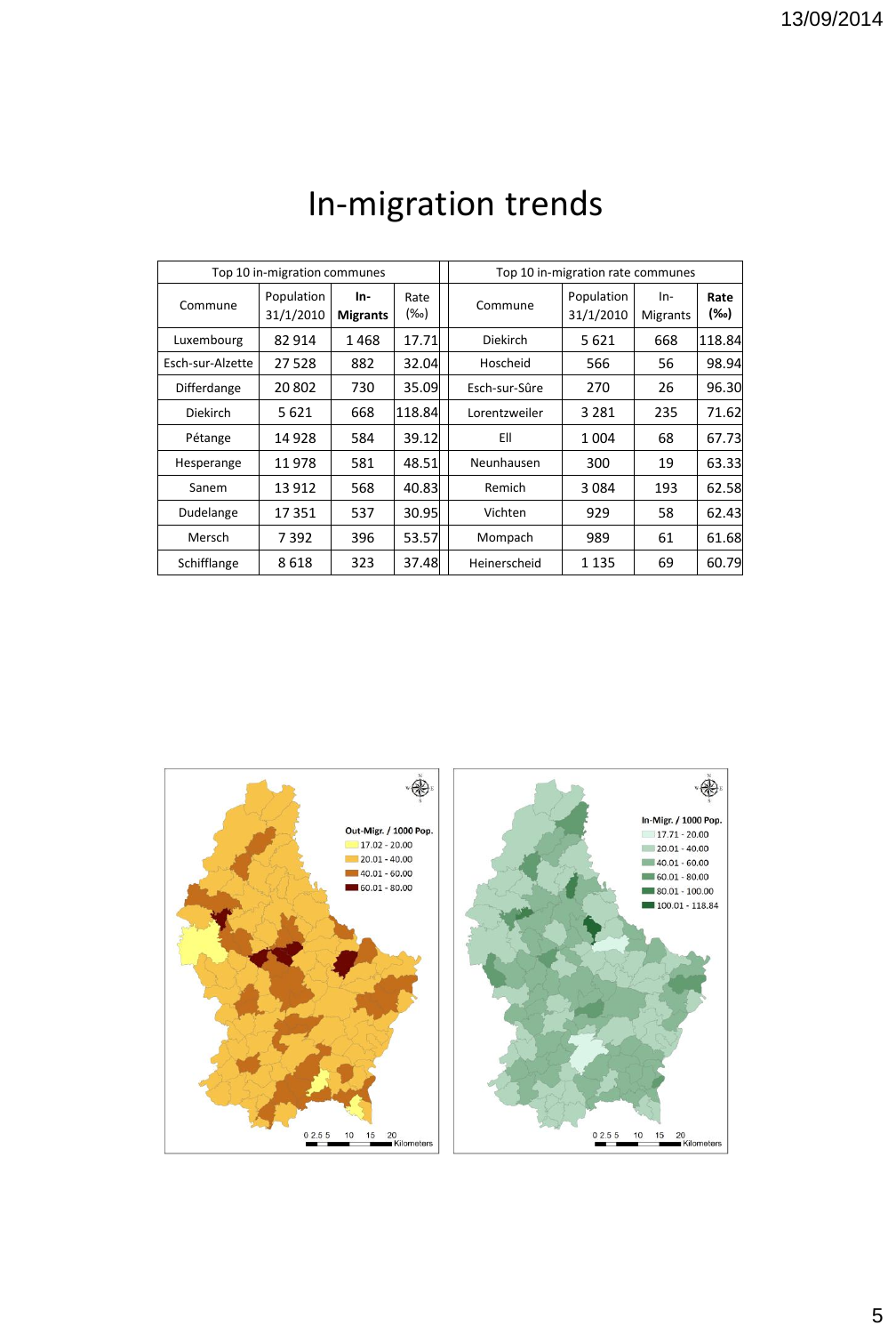| Top 10 net-migration communes |            |                 |          | Top 10 net-migration rate communes |            |                 |          |  |
|-------------------------------|------------|-----------------|----------|------------------------------------|------------|-----------------|----------|--|
| Commune                       | Population | Net-            | Rate     | Commune                            | Population | Net-            | Rate     |  |
|                               | 31/1/2010  | <b>Migrants</b> | $(\%o)$  |                                    | 31/1/2010  | <b>Migrants</b> | (‰)      |  |
| <b>Diekirch</b>               | 5621       | 446             | 79.35    | Diekirch                           | 5621       | 446             | 79.35    |  |
| Pétange                       | 14928      | 142             | 9.51     | Esch-Sûre                          | 270        | 19              | 70.37    |  |
| Lorentzweiler                 | 3281       | 136             | 41.45    | Hoscheid                           | 566        | 35              | 61.84    |  |
| Sanem                         | 13912      | 104             | 7.48     | Lorentzweiler                      | 3281       | 136             | 41.45    |  |
| Junglinster                   | 5952       | 88              | 14.78    | EII                                | 1004       | 40              | 39.84    |  |
| Grevenmacher                  | 4144       | 83              | 20.03    | Heinerscheid                       | 1135       | 44              | 38.77    |  |
| Reckange                      | 2007       | 67              | 33.38    | Reckange                           | 2007       | 67              | 33.38    |  |
| Remich                        | 3084       | 62              | 20.10    | Bous                               | 1317       | 33              | 25.06    |  |
| Mersch                        | 7392       | 47              | 6.36     | <b>Stadtbredimus</b>               | 1452       | 33 <sub>1</sub> | 22.73    |  |
| Redange                       | 2417       | 47              | 19.45    | Lenningen                          | 1523       | 31              | 20.35    |  |
|                               |            |                 |          |                                    |            |                 |          |  |
| Luxembourg                    | 82914      | $-1660$         | $-20.02$ | Schieren                           | 1480       | $-52$           | $-35.14$ |  |
| Esch-sur-Alzette              | 27528      | $-131$          | $-4.76$  | Wahl                               | 819        | $-25$           | $-30.53$ |  |
| Bettembourg                   | 9518       | -83             | $-8.72$  | Waldbillig                         | 1337       | $-35$           | $-26.18$ |  |
| Niederanven                   | 5163       | $-57$           | $-11.04$ | Luxembourg                         | 82914      | $-1660$         | $-20.02$ |  |
| Walferdange                   | 6803       | $-57$           | $-8.38$  | <b>Biwer</b>                       | 1614       | $-32$           | $-19.83$ |  |
| Schieren                      | 1480       | $-52$           | $-35.14$ | Colmar-Berg                        | 1873       | $-35$           | $-18.69$ |  |
| Wiltz                         | 4495       | $-47$           | $-10.46$ | Neunhausen                         | 300        | -51             | $-16.67$ |  |
| Ettelbruck                    | 7336       | $-46$           | $-6.27$  | Septfontaines                      | 698        | $-11$           | $-15.76$ |  |
| Kayl                          | 7331       | $-44$           | $-6.00$  | Niederanven                        | 5163       | $-57$           | $-11.04$ |  |
| Waldbillig                    | 1337       | $-35$           | $-26.18$ | Schieren                           | 1480       | $-52$           | $-10.46$ |  |

### Net migration trends



- •Populous communes exhibit the highest volumes of internal inmigrants between 2010 and 2011
- •Diekirch is the champion in terms of in-migration rate and the top net population winner in terms of internal migration
- •Luxembourg Ville appears to be the top net internal migration loser.
- •However, international migrants take the place of those left the capital of the country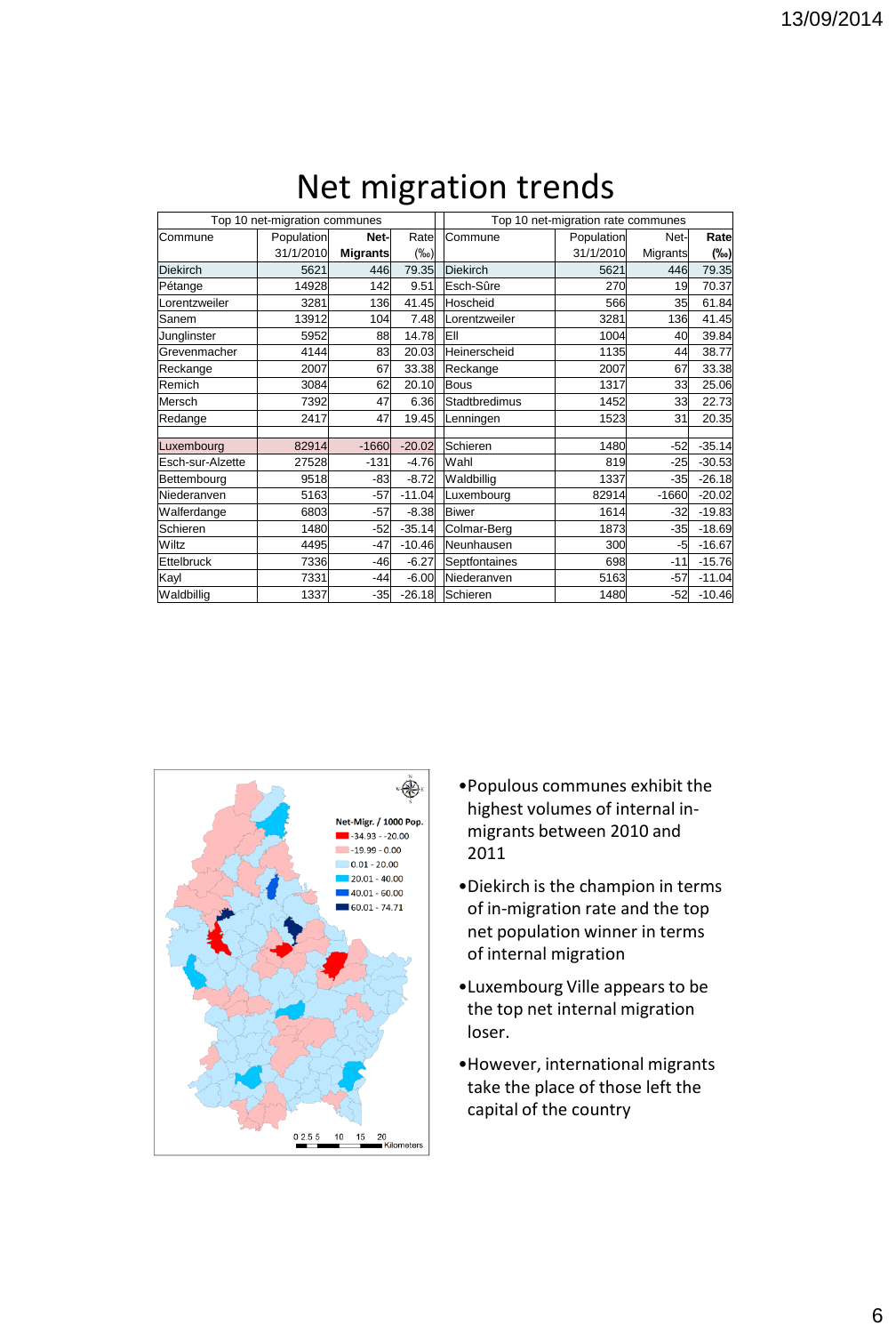## **Models**

#### **In- & Out-Migration Models**

oGravity model: Linear, log-linear with classic and robust standard errors

orobust regression

oSeemingly unrelated regression (SUR)

#### **Flow Models**

oUnconstrained Gravity Model with Poisson, Negative Binomial and Zero Inflated Poisson and Zero Inflated Binomial regression

#### **Tests**

- •bptest: Breusch Pagan test for heteroscedasticity and Random Coefficient Variation
- •coeftest (R package lmtest): returns robust standard errors (same coefficient but much more conservative p-value using heteroskedastic consistent standard errors)
- •petest: MacKinnon-White-Davidson PE test for comparing linear vs. log-linear specifications in linear regressions
- •Residual spatial autocorrelation: Moran's I statistic
- •Vuong's test for non-nested model comparison
- •ANOVA: analysis of deviance table for one or more generalized linear model fits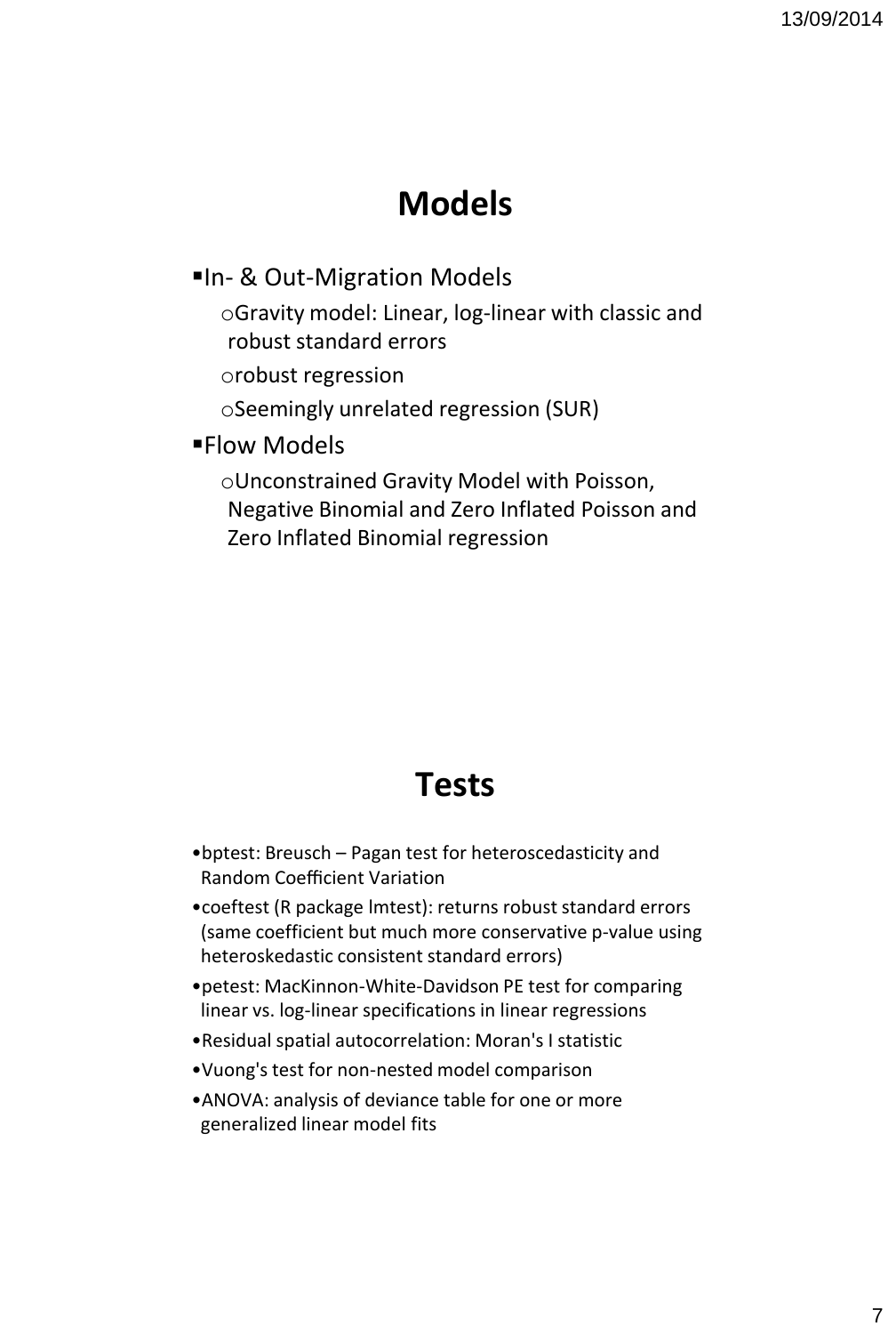| Dependent variable: OutRate_P10   |                                                  |                      |                                       |              |
|-----------------------------------|--------------------------------------------------|----------------------|---------------------------------------|--------------|
|                                   | OLS robust st.errors<br>(linear)<br>(log-linear) |                      | Robust regression (huber)<br>(linear) |              |
|                                   |                                                  |                      |                                       | (log-linear) |
| gwPop11                           | 1.302                                            | $0.101$ <sup>*</sup> | 2.102                                 | $0.086***$   |
|                                   | (2.304)                                          | (0.060)              | (0.934)                               | (0.037)      |
| PC_LandAvBld07                    | 0.239                                            | $-0.014$             | 0.127                                 | $-0.025$     |
|                                   | (0.147)                                          | (0.113)              | (0.107)                               | (0.031)      |
| PC FreeRent11                     | $2.783***$                                       | $0.201***$           | $2.337***$                            | $0.193***$   |
|                                   | (0.641)                                          | (0.074)              | (0.694)                               | (0.073)      |
| PC_Rent11                         | 0.365                                            | $0.378***$           | $0.438***$                            | $0.428***$   |
|                                   | (0.263)                                          | (0.152)              | (0.198)                               | (0.114)      |
| MRent11                           | 0.007                                            | 0.486                | 0.010                                 | $0.623**$    |
|                                   | (0.015)                                          | (0.310)              | (0.012)                               | (0.265)      |
| SurfaceHH11                       | $0.347***$                                       | $1.446***$           | $0.368***$                            | $1.736***$   |
|                                   | (0.169)                                          | (0.688)              | (0.111)                               | (0.454)      |
| RSurface11                        | $-0.341$ **                                      | $-0.735***$          | $-0.318***$                           | $-0.741$ **  |
|                                   | (0.135)                                          | (0.330)              | (0.121)                               | (0.335)      |
| PC_Wage10                         | $1.227***$                                       | $2.580*$             | $1.138***$                            | $2.836***$   |
|                                   | (0.570)                                          | (1.423)              | (0.355)                               | (0.843)      |
| gwUnem10                          | $-8,333$                                         | $-0.254$             | $-10.676***$                          | $-0.326***$  |
|                                   | (6.848)                                          | (0.184)              | (3.118)                               | (0.107)      |
| BL_French11                       | $-0.455***$                                      | $-0.081$             | $-0.409*$                             | $-0.087$     |
|                                   | (0.223)                                          | (0.077)              | (0.219)                               | (0.063)      |
| BL.Deutsch11                      | $-1.861$ **                                      | $-0.187**$           | $-1.796***$                           | $-0.172***$  |
|                                   | (0.757)                                          | (0.076)              | (0.696)                               | (0.062)      |
| BL_English11                      | 1.856                                            | 0.028                | $1.612*$                              | 0.002        |
|                                   | (1.300)                                          | (0.054)              | (0.865)                               | (0.030)      |
| PupilStudentTotalPop              | $-1.837$ **                                      | $-1.103**$           | $-1.671***$                           | $-1.019***$  |
|                                   | (0.740)                                          | (0.437)              | (0.566)                               | (0.358)      |
| Constant                          | $-56.457$                                        | $-12.470$            | $-57.644$                             | $-16.329***$ |
|                                   | (53.517)                                         | (8.578)              | (37.123)                              | (4.651)      |
| <b>Observations</b>               |                                                  |                      | 116                                   | 116          |
| Residual Std. Error (df = $102$ ) |                                                  |                      | 7.420                                 | 0.210        |

TABLE 2. Linear and log-linear robust s.e. and robust regression for out-migration

| Dependent variable: InMigrRate_p10 |                        |                      |                                   |                |  |
|------------------------------------|------------------------|----------------------|-----------------------------------|----------------|--|
|                                    |                        | OLS robust st.errors | Robust regression (huber)         |                |  |
|                                    | (linear)               | (log-linear)         | (linear)                          | $(log-linear)$ |  |
| d i                                | 0.297                  | $0.153*$             | $0.197*$                          | $0.141***$     |  |
|                                    | (0.181)                | (0.086)              | (0.119)                           | (0.033)        |  |
| gwPop11                            | $5.483***$             | $0.158***$           | $4.991***$                        | $0.145***$     |  |
|                                    | (1.517)                | (0.053)              | (0.869)                           | (0.042)        |  |
| PC LandAvBld07                     | $-0.278$               | $-0.073**$           | $-0.105$                          | $-0.067***$    |  |
|                                    | (0.254)                | (0.031)              | (0.110)                           | (0.026)        |  |
| NewBld_06_10                       | $-1.820*$              | $-0.057*$            | $-1.408$                          | $-0.052**$     |  |
|                                    | (1.040)                | (0.033)              | (0.874)                           | (0.027)        |  |
| PC_Rent11                          | $0.797*$               | 0.183                | $0.504***$                        | $0.197***$     |  |
|                                    | (0.472)                | (0.119)              | (0.207)                           | (0.098)        |  |
| MRent11                            | $0.056***$             | $1.139***$           | $0.042***$                        | $1.038***$     |  |
|                                    | (0.015)                | (0.265)              | (0.010)                           | (0.208)        |  |
|                                    |                        |                      |                                   |                |  |
| gwRentPMsq                         | $-24.333$ <sup>*</sup> | $-0.612**$           | $-23.563$ **                      | $-0.576***$    |  |
|                                    | (12.619)               | (0.309)              | (10.196)                          | (0.224)        |  |
| SurfaceHH11                        | $-0.456***$            | $-1.078***$          | $-0.424***$                       | $-0.976***$    |  |
|                                    | (0.148)                | (0.413)              | (0.103)                           | (0.369)        |  |
| PC_Unemp10                         | $-1.520*$              | $-0.059$             | $-1.840***$                       | $-0.085$       |  |
|                                    | (0.831)                | (0.122)              | (0.706)                           | (0.097)        |  |
| Jobs_sqkm                          | $-0.018***$            | $-0.0003$            | $-0.018***$                       | $-0.019$       |  |
|                                    | (0.004)                | (0.027)              | (0.004)                           | (0.024)        |  |
| PC_Foreign11                       | $-0.816***$            | $-0.504***$          | $-0.527***$                       | $-0.407***$    |  |
|                                    | (0.278)                | (0.140)              | (0.163)                           | (0.125)        |  |
| PupilStudentTotalPop               | $-1.141$               | $-1.079***$          | $-0.845$                          | $-1.015***$    |  |
|                                    | (1.010)                | (0.404)              | (0.580)                           | (0.320)        |  |
| ActiveInBEDEFR_1000empl            | $-5.336$               | $-0.031*$            | $-2.665$                          | $-0.023***$    |  |
|                                    | (5.478)                | (0.016)              | (2.324)                           | (0.012)        |  |
| Constant                           | $129.440***$           | $5.779***$           | 123.616***                        | $5.504***$     |  |
|                                    | (24.203)               | (2.174)              | (18.936)                          | (1.755)        |  |
|                                    |                        |                      |                                   |                |  |
| <b>Observations</b>                |                        |                      | 116                               | 116            |  |
| Residual Std. Error (df = $102$ )  |                        |                      | 7.542                             | 0.169          |  |
| Note:                              |                        |                      | $"p<0.1;$ " $p<0.05;$ "" $p<0.01$ |                |  |

TABLE 4. Linear and log-linear robust s.e. and robust regression for in-migration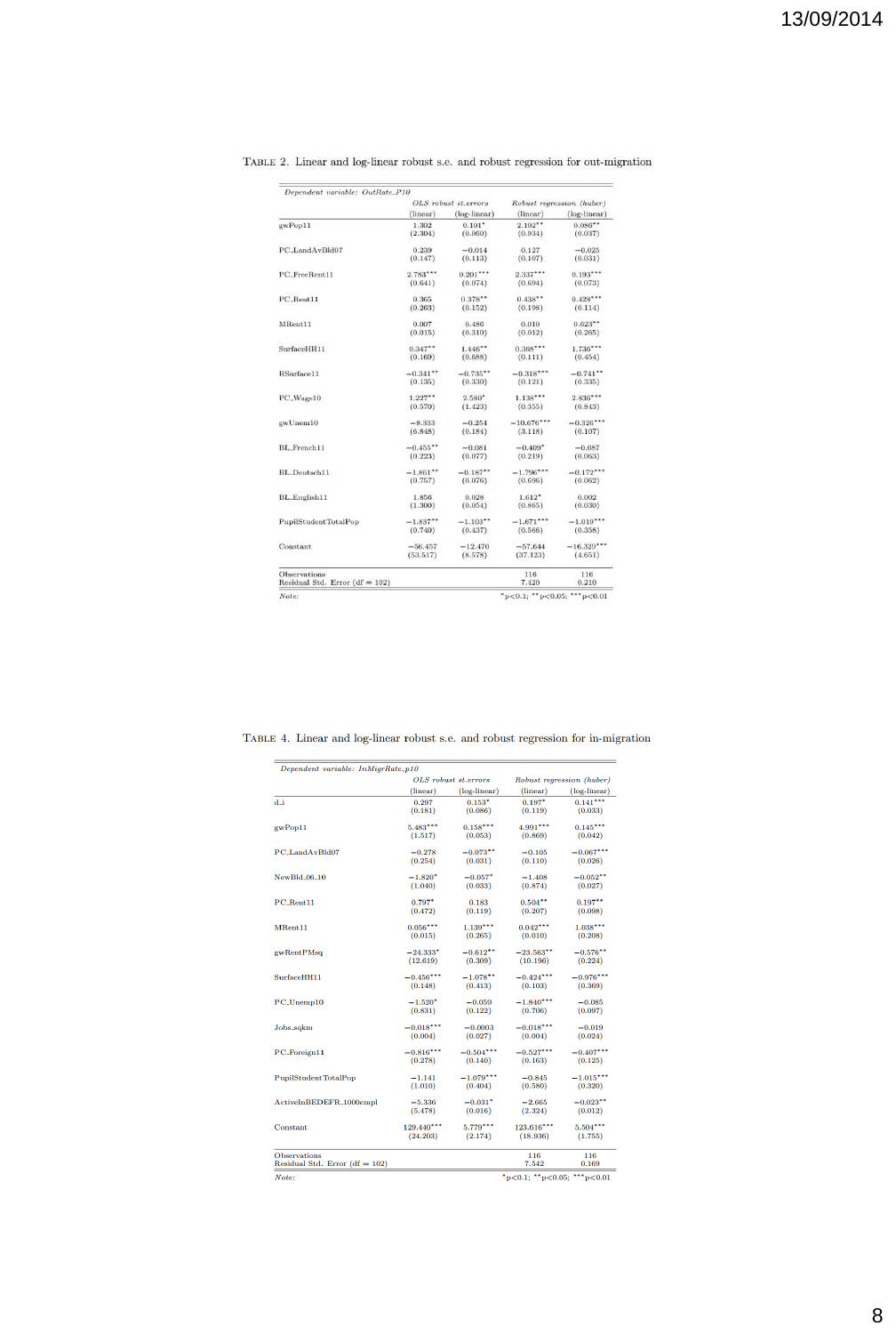## **Modelling results**

- Most explanatory variables of in- and out-migration models have a significant effect in linear, log-linear and robust models
- Communes with higher proportions of house non-owners, public workers (fonctionnaires), big house owners, speaking English the best or having neighbour communes with higher population generate more out-migrants per population
- The opposite appears for French and German speaking areas, areas with high proportion of pupil/student population and those with neighbour communes exhibiting higher unemployment rate

- •A commune attracts higher proportions of in-migrants when it is further away from Luxembourg Ville, it has higher proportion of rented accommodation or higher rents
- •In-migration rates are lower to communes with higher proportions of newly build houses or land available to built new houses, higher employment density, higher unemployment rates, higher household surface or higher proportion of daily commuters from Belgium, France or Germany
- •Areas with high proportions of foreigners or pupil/student population are also less attractive for in-migrants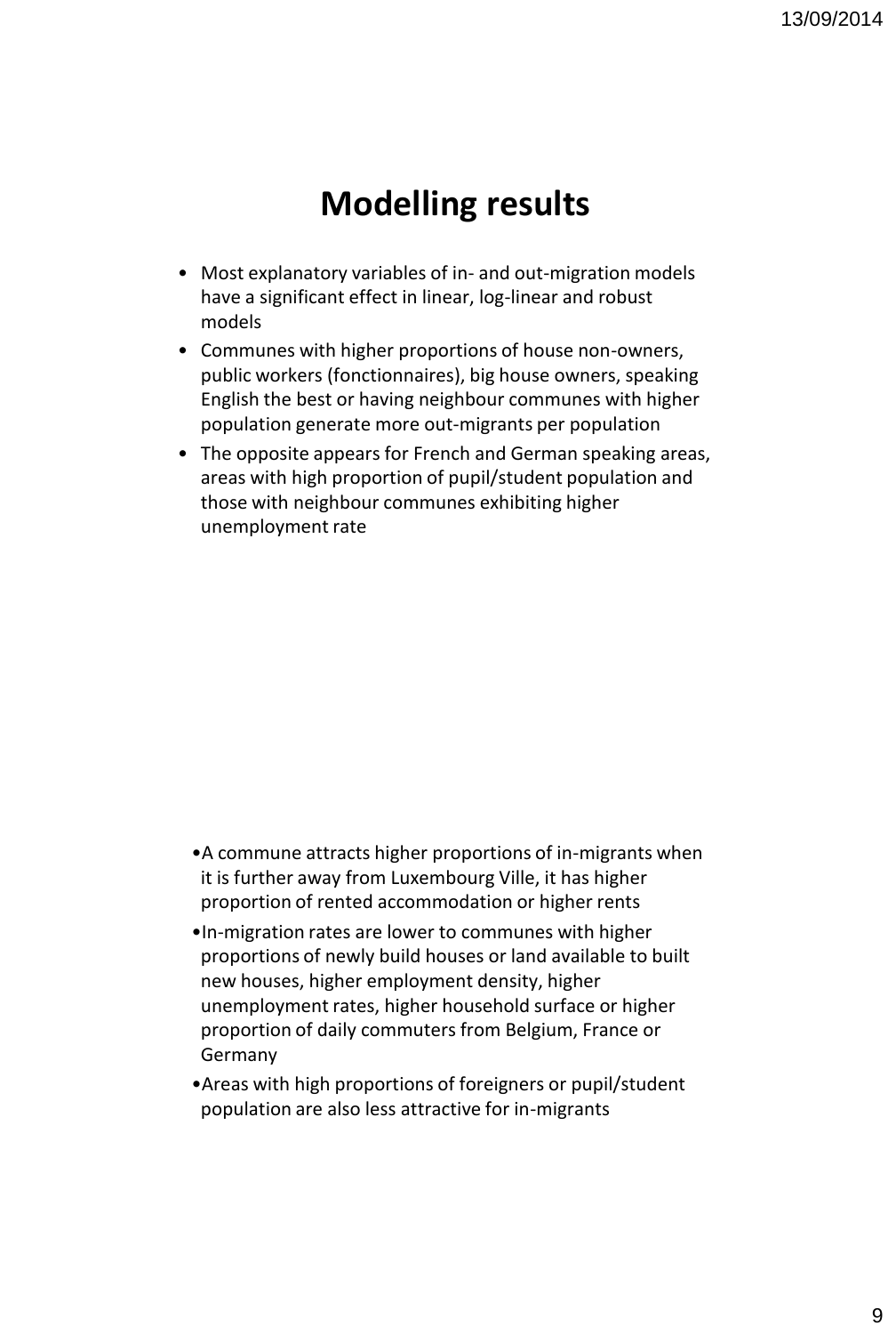### **Model issues discussion**

- The MacKinnon-White-Davidson PE test shows that both linear and loglinear regressions are significant but the log model brings a higher estimate and more significance
- One serious issue is heteroskedasticity, especially for out-migration models
- Log transforms do not resolve the issue but lead to a slightly better fit
- Two or three outliers impact our regressions. These are not the same for in- and out-migration models
- Computing heteroskedasticity consistent standard errors lead to several important variables to be insignificant and others to be significant
- Given heteroskedasticity and outliers, robust regression seems the best choice
- There is more correlation in residuals of in- and out- models if log forms are used

#### Concluding Remarks

- Out-migration rates are high in low populated communes in the north of the Grand Duchy of Luxembourg (GDL)
- There are high migration flows between Luxembourg Ville and neighbour /major cities in the south of the GDL
- Labour force variables (e.g. unemployment rate) have significant effect on migration decisions. This could be linked with the Lowry debate
- Housing related variables as well as cultural characteristics of the population play a significant role in migration decisions
- SUR models suggest that there is no link between in- and outmigration processes as one might expect